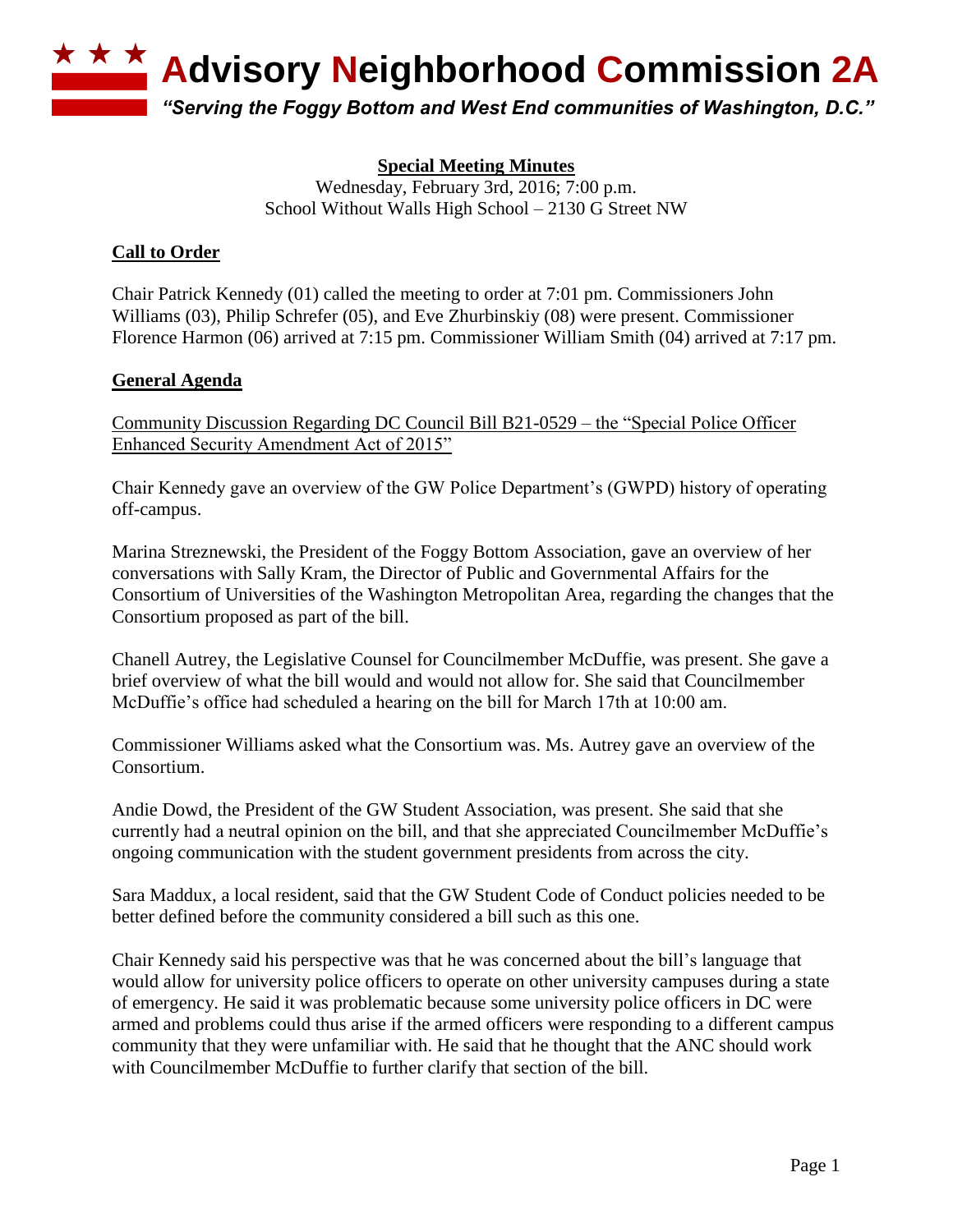Chair Kennedy said that he also had concerns with the section of the bill that would allow for university police officers to operate off-campus. He said that he was concerned that the power to approve an off-campus policing plan would lie only with the Chief of Police. He said that he thought that the neighborhood should also have input into the off-campus policing plan. He added that, in a more general sense, he was also concerned with what the bill determined to be the balance between the role of the campus police departments versus the role of the Metropolitan Police Department (MPD).

Chair Kennedy gave an overview of the previous discussions that the neighborhood had engaged in over the role of GWPD in off-campus policing, including a previous suggestion to implement Georgetown University's off-campus policing model in Foggy Bottom.

Chair Kennedy said that there were multiple civil liberty concerns with the proposed bill, especially as they relate to young people living in the neighborhood who are not students but look like students. He added that he thought that the university police officers needed to have more training and transparency before the DC government authorized the officers to patrol offcampus.

Commissioner Williams said that the bill did not clearly define what an institution of higher education was. He added that there were many smaller, non-GW university satellite campuses and university properties in the neighborhood, including Strayer University and Dumbarton Oaks, which is owned by Harvard University.

Commissioner Smith said that he always thought of campus police as operating in a clearly defined campus area. He added that many universities in DC do not have clearly defined campuses, which could create confusion.

Ms. Autrey said that the bill's language specified that universities would have to opt-in to the proposal, and that some universities may choose to not opt-in. She gave an overview of how the bill would bring campuses into compliance with the federal Clery Act for reporting purposes. She also gave an overview of the differences between the DC government's definitions of special police officers versus campus police officers.

Commissioner Harmon said that she thought the bill's loose definition of what an institution of higher education was could allow for the creation of more than a hundred new campus police forces in DC.

Commissioner Smith asked Ms. Autrey to go over the problems that this bill was trying to solve. Ms. Autrey said that the problems varied from campus to campus, and for some like Georgetown University, it could be simply responding to off-campus parties.

Commissioner Zhurbinskiy said that the date of the scheduled hearing was during GW's spring break. She said that this was unfortunate because the bill had a particularly large impact on students and that many students would be out of town and thus unable to testify at the hearing. She raised multiple issues that students discussed with her regarding the possible violation of civil liberties.